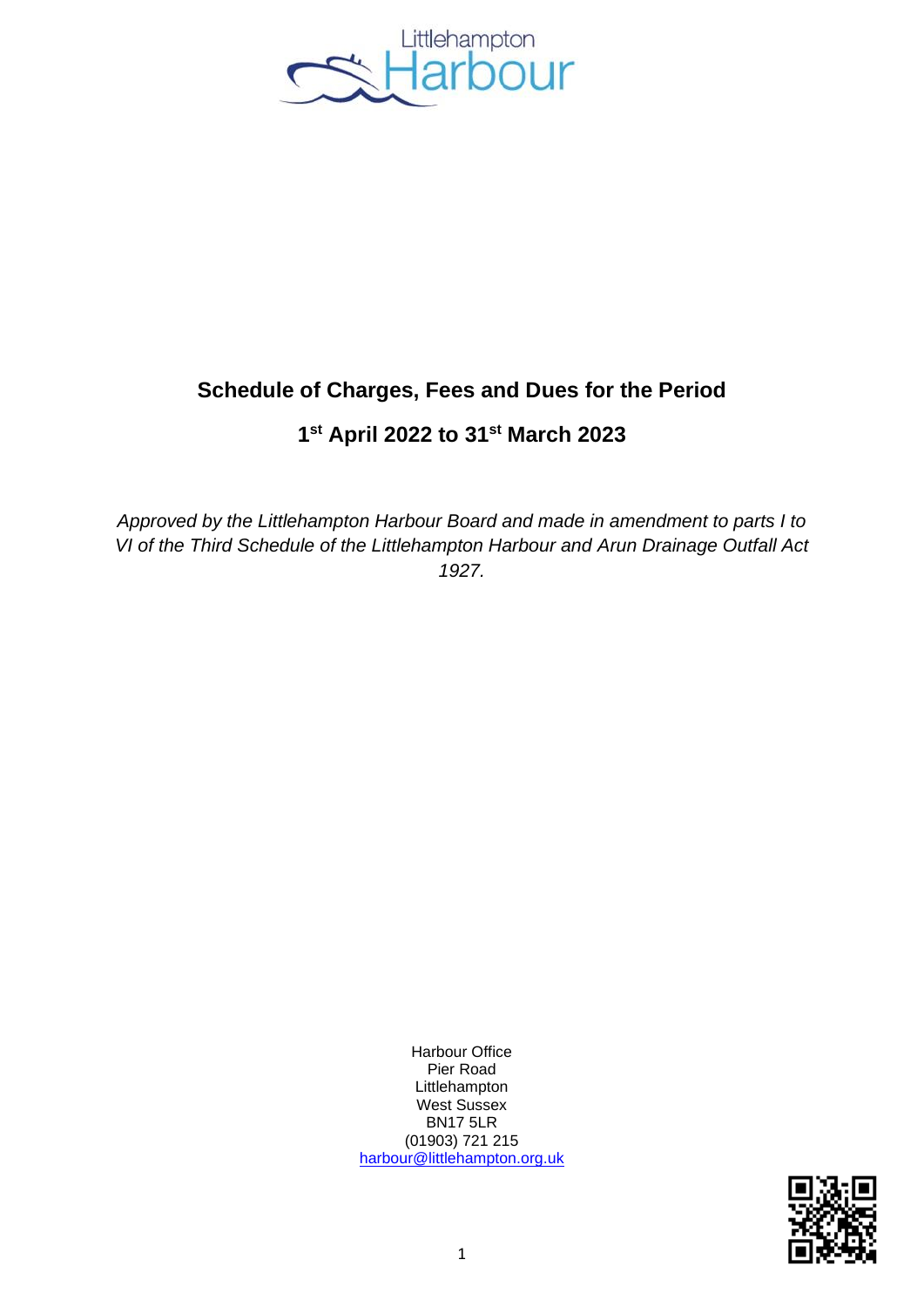

## **Part 1: Introduction**

- All charges, fees and dues are subject to the current/appropriate value added tax (VAT) which is included in the price, except where indicated.
- Harbour due charges relate to the period 1<sup>st</sup> April to 31<sup>st</sup> March.
- Seasonal charges only, where applicable relate to the periods: Summer -<sup>st</sup> April – 30<sup>th</sup> September Winter  $1<sup>st</sup>$  October –  $31<sup>st</sup>$  March
- Payment terms, as stated on all account invoices are 30 days from the date of issue. Payment of the charges may be required in advance of the service being taken up. Credit and debit cards facilities and online facilities are available either online, at the harbour office or over the phone.
- All annual payments connected with these conditions are made for the year commencing as listed above.
- No refund is made for a part of a year whether the facility or service ceases to be used or enjoyed during the relevant year.
- The appropriate rate shown on the Littlehampton Harbour Board's (LHB) schedule of charges will be applicable to all services rendered, whether or not made known specifically to the customer prior to rendering the service.
- **Penalty for evading payment of charges** Section 43 (Harbour, Docks and Pier Clauses Act 1847), if the master of any vessel or the owner of any goods evades payment of the rates payable to the undertakers in respect of such vessel or goods, or any part thereof, he shall pay them three times the amount of rates of which he so have evaded the payment, and the same shall be recovered from such master or owner respectively in the same manner as penalties imposed by this Act are directed to be recovered, or by action in any court of competent jurisdiction.
- Failure to notify the harbour office of arrival or departing the harbour without paying harbour charges will be construed as an attempt to evade the payment of harbour charges.
- All lengths are referred to a length overall (LOA). This includes bowsprit, pushpit, stern davit and/or bumpkin etc as determined by the Harbour Master or authorised officers.
- Application for and acceptance of a mooring, berth, compound space or other facility, is at the discretion of the Harbour Master and implies the acceptance of the rate of charge currently in force and of the conditions of issues including that the Board and its staff indemnified against any claims arising from or in connection with such berth or facility, save only as the authority may be liable under the Unfair Contracts Terms Act 1977.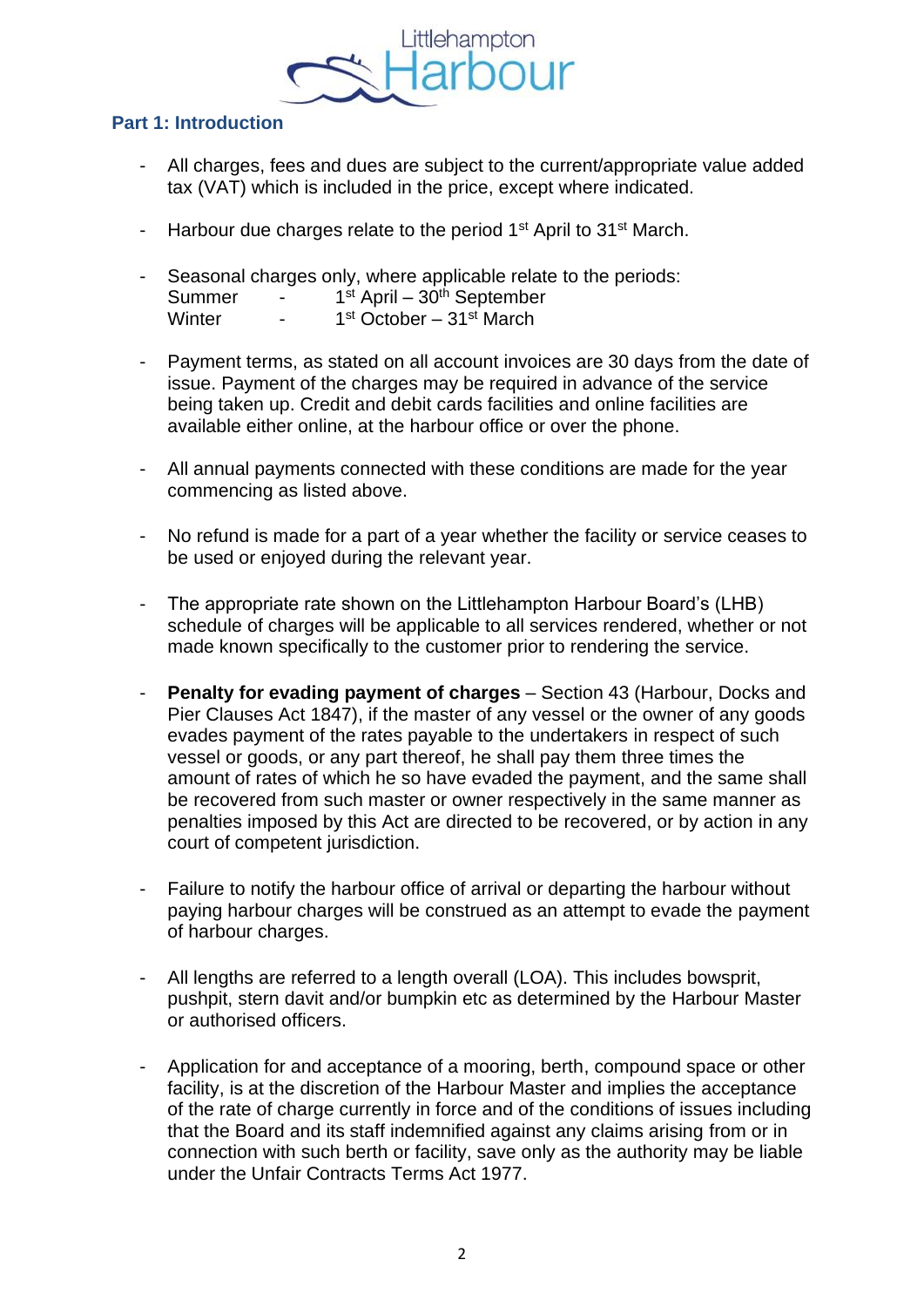- The lawful orders or Directions of the Harbour Master and any other authorised officers of the Littlehampton Harbour Board must always be obeyed promptly.
- No facility granted may be shared, assigned or sub-let without the prior consent of the Harbour Master in writing and further charges may apply.
- The LHB has the right to exercise a general lien upon any vessel, and/or her gear and equipment, whilst in or upon the harbour premises, or afloat, until such time as the monies due to the Board from the applicant in respect of such vessel whether on account of storage or mooring charges or otherwise, shall be paid.
- No person shall use a mooring to place a vessel of a different size than that applied for without the applicant obtaining the approval of the Harbour Master in writing.
- In the event of the applicant selling or otherwise disposing of the vessel authorised to use the mooring, the Harbour Master must be notified in writing.
- The Harbour Master may vary these charges and / or levy additional charges in respect of anything done or provided by, or on behalf of, the harbour authority in accordance with the Harbour Act 1964 and all powers delegated to the Harbour Master by the Littlehampton Harbour Board.

## **Part 2: Definitions**

- *Limits of the Harbour*. The area of jurisdiction for the Littlehampton Harbour Board as the statutory harbour authority extends from the old road bridge in Arundel to approximately one hundred feet due south of the western pier at the harbour entrance and extending five hundred yards east and west of the breakwaters, as defined in the Littlehampton Harbour Revision Order of 2015.
- *Pilotage.* Pilotage is compulsory within the area of jurisdiction defined in the Littlehampton (Pilotage) Harbour Revision Order 1988 for vessels 60 gross tonnes and over, vessels of 20 metres or more in overall length carrying more than 12 passengers, any vessel engaged in towing or pushing where the combined tonnage exceeds 60GT and any vessel greater or equal than 20m suffering from a defect or deficiency that effects its ability to navigate or comply with the requirements of the COLREGGS or STCW requirements.
- *Pilotage exemption certificates (PEC).* Under section 8 of the Pilotage Act 1987 the Harbour Master has delegated powers to issue pilotage exemption certificates.
- *Work within the Harbour.* The loading, discharging, transport, carriage, storing or accommodation of goods, cargo, dry, liquid or gaseous commodities, livestock or passengers. The carrying out of any project for any purpose including but not limited to photographic, film or other artistic work on or by any vessel. Dredging, bed levelling, diving, pile driving or removal, laying or recovering an underwater cable or pipeline. Laying, maintenance, survey or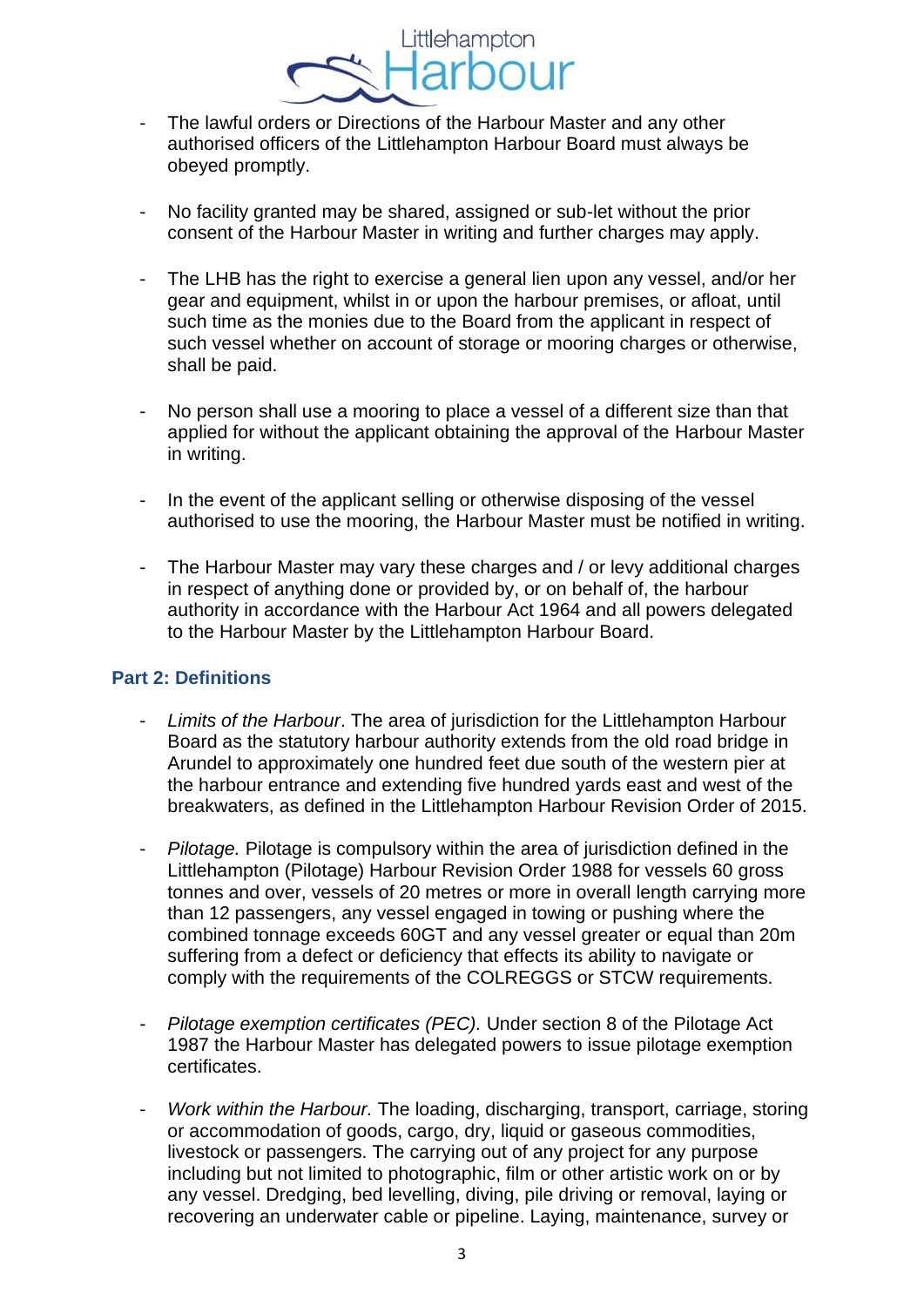recovery of mooring anchors, ground tackle, risers or buoys. Surveying, scientific research, water sampling or core sampling and drilling in to the river bed for any purpose. Any other project resulting in the construction or removal of any structure or the alteration of the harbour bed or infrastructure. Operations carried out by HM Customs, Immigration, UKBF, Police and fisheries patrols but excluding firefighting and search and rescue operations.

- *Passenger.* Any person carried that is not essential to the running of the vessel or any person who has paid to be transported, accommodated or trained on the vessel on which he/she is embarked.
- *Commercial vessels.* Recreational vessels of 50m LOA and over. Vessels used for the carriage of cargo and all other vessels, including Navy vessels, dredgers, workboats, tugboats, barges, and pilot boats used for any purpose other than recreation except motor fishing vessels as defined below.
- *Recreational vessels.* Any vessel <50m LOA used solely for the purpose of recreation and leisure use.
- *Motor fishing vessels.* A registered motor fishing vessel licensed by the Government department responsible for fisheries and displaying a bona fide fishing number, the owner/master/operator of which is engaged in commercial fishing for his sole or main income.
- *Boats in club compounds.* Vessels associated with a recognised club, association or other organisation in the Littlehampton Harbour limits which are permanently stored in compound storage ashore at the premises of that club and do not have a permanent mooring in the harbour.

#### **Part 3: Harbour Dues**

- Harbour Dues are payable on all vessels entering, within or leaving the Harbour. Harbour Dues relate to a particular vessel and are not transferable. It is not Board policy to give refunds or partial refunds for Harbour Dues. An adhesive valid plaque and/or receipt is supplied as evidence that Harbour Dues have been paid. This valid plaque must be prominently displayed on the vessel for which it is issued. Vessels not displaying an appropriate plaque will be deemed not to have paid Harbour Dues.
- Harbour Due plaques that are lost, mislaid or stolen must be reported to the Harbour Office as soon as practical. Replacement plaques will be charged at the full rate applicable to vessels up to 5m.
- Bona-fide tenders up to 3m in length are covered by the payment of Harbour Dues on the parent vessel. Such tenders must be clearly and uniquely identifiable. Only one tender per vessel is covered in this way. Tenders may only be used for transport to and from the parent vessel and/or mooring. Craft of 3.0m and under which are not bona fide tenders will attract Harbour Dues at the rate appropriate to their length, as specified in the Board's scale of charges.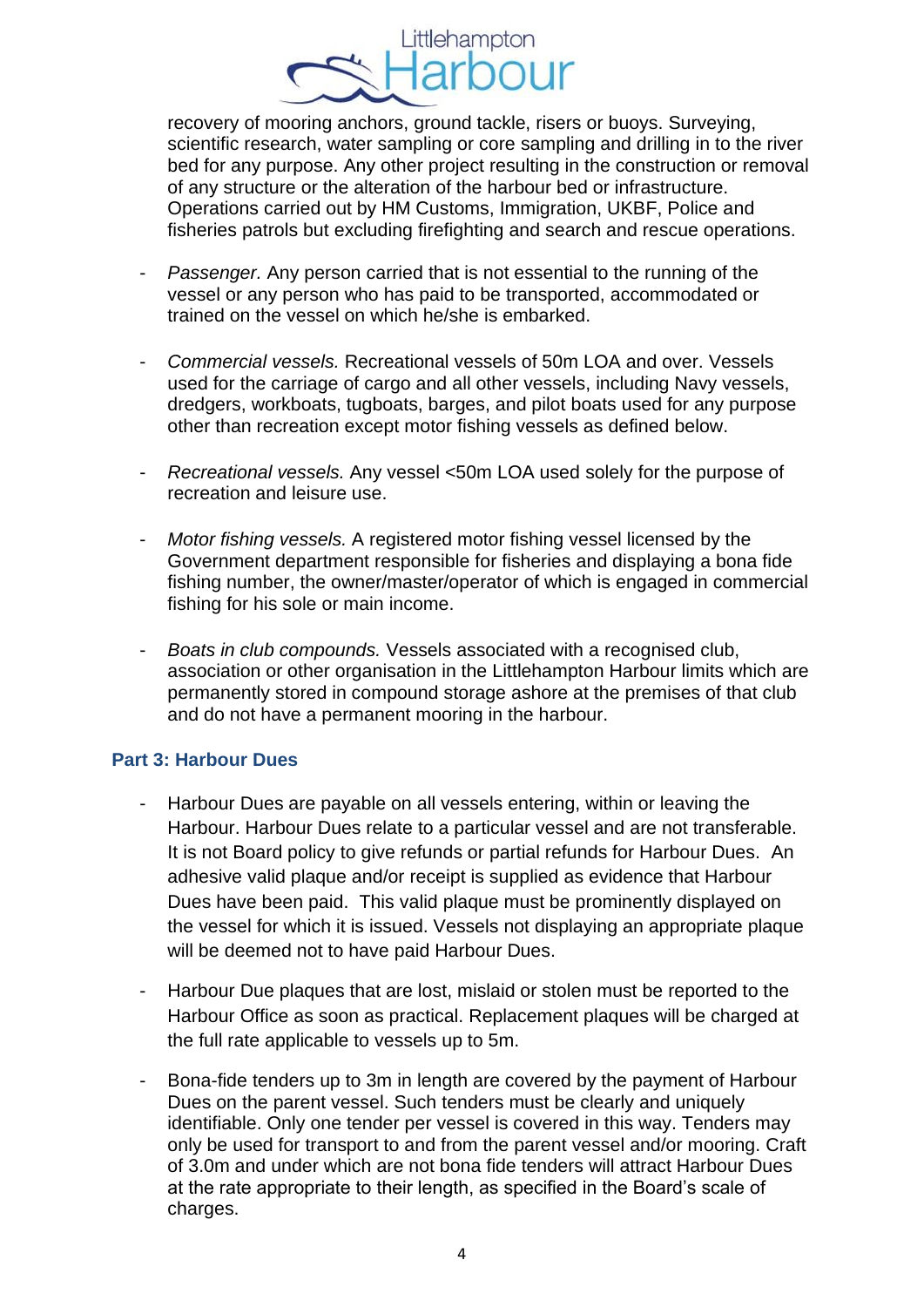- Small vessels of 5m LOA or under for which the only means of propulsion is either oars or paddles and which are not normally berthed within the limits of the Harbour are exempt from the payment of Harbour Dues.
- Safety and or rescue vessels may be exempted from Harbour Dues by agreement with the Harbour Master. Except that all RNLI vessels will be exempt from the payment of Harbour Dues and mooring fees. HM Ships, Customs, UKBF and Excise vessels and craft in the service of Trinity House may be exempt from the payment of harbour charges.
- At the discretion of the Harbour Master, harbour charges may be offered at concessionary rates for the vessels taking part in organized events within the harbour limits if permission is sought and granted in advance of the event and the names and lengths of the vessels involved are made available to the Harbour Master.
- All rates of Harbour Dues are made payable in advance, no refunds will be given. To qualify for daily rates, payment must be made at the time of launch. Failure to pay daily or monthly Dues in advance will automatically result in owners being charged at the annual rate.
- All harbour plaques assigned to a vessel are non-transferable are to be affixed to the port side aft of the vessel.
- Time spent chasing harbour dues costs the Harbour Board time, effort and money. The Littlehampton harbour board reserves the right to make a charge for debt recovery administration.



#### **Part 4: Non-commercial vessels**

- Charges are levied according to length per annum thereof expiring 31<sup>st</sup> March the following. Prices are inclusive of VAT unless otherwise stated.
- Payment of Annual Harbour Dues must be signified by the display of the Harbour Board 'Plaque' for the appropriate term which will be issued when payment is made. Failure to display a valid plaque or displaying a plaque issued in respect of another vessel will be taken as an attempt to evade the payment of Harbour Dues.
- Boats in club compounds will be liable for the full annual rate if moored in the Harbour without the prior consent of the Harbour Master.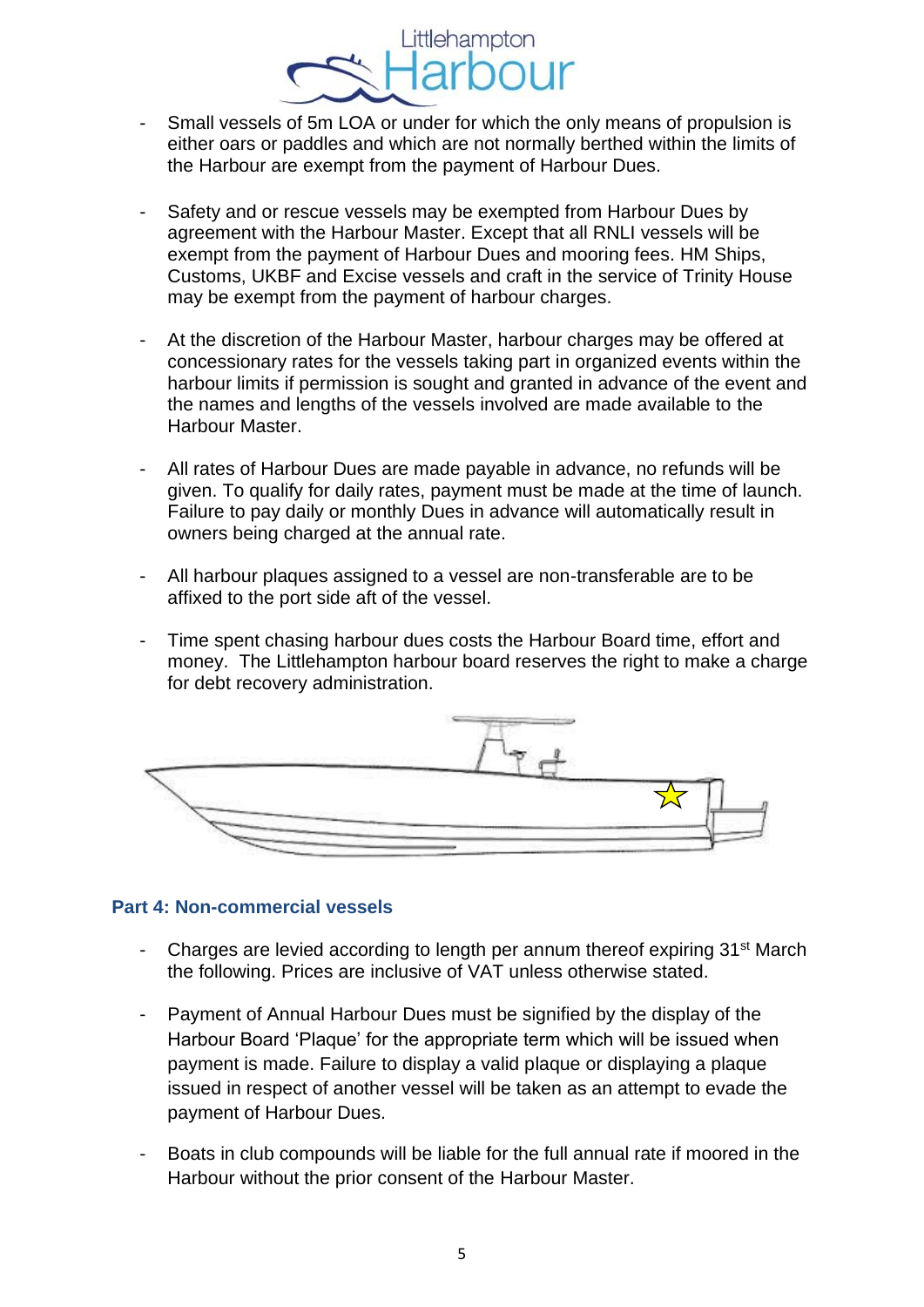

- Boats moored north of the Old Town Bridge in Arundel are not liable for Harbour Dues.
- Visiting vessels up to 6.3M LOA taking part in open races organized by a local club will be charged at the rate of £2.00 for up to two days or £3.50 for up to one week (inc. VAT).

| Annual pleasure craft<br>harbour dues (inc. VAT) | f      |
|--------------------------------------------------|--------|
| Pleasure craft < 5m                              | 82.07  |
| Pleasure craft 5.01-8m                           | 164.84 |
| Pleasure craft 8.01m-11m                         | 244.70 |
| Pleasure craft > 11m                             | 326.73 |
| Dinghies in club compound                        | 23.72  |

| <b>Monthly pleasure craft</b><br>harbour dues (inc. VAT) |        |
|----------------------------------------------------------|--------|
| Pleasure craft < 5m                                      | 41.14  |
| Pleasure craft 5.01-8m                                   | 74.06  |
| Pleasure craft 8.01m-11m                                 | 98.95  |
| Pleasure craft > 11m                                     | 131.93 |

| Daily pleasure craft harbour<br>dues (inc VAT) | f     |
|------------------------------------------------|-------|
| Pleasure craft < 5m                            | 13.48 |
| Pleasure craft 5.01-8m                         | 13.48 |
| Pleasure craft 8.01m-11m                       | 13.48 |
| Pleasure craft $>11m$                          | 16.51 |

- All charges listed are inclusive of VAT at 20%
- Vessels used for charter or hire will be charged the following harbour dues, all information listed above remains applicable.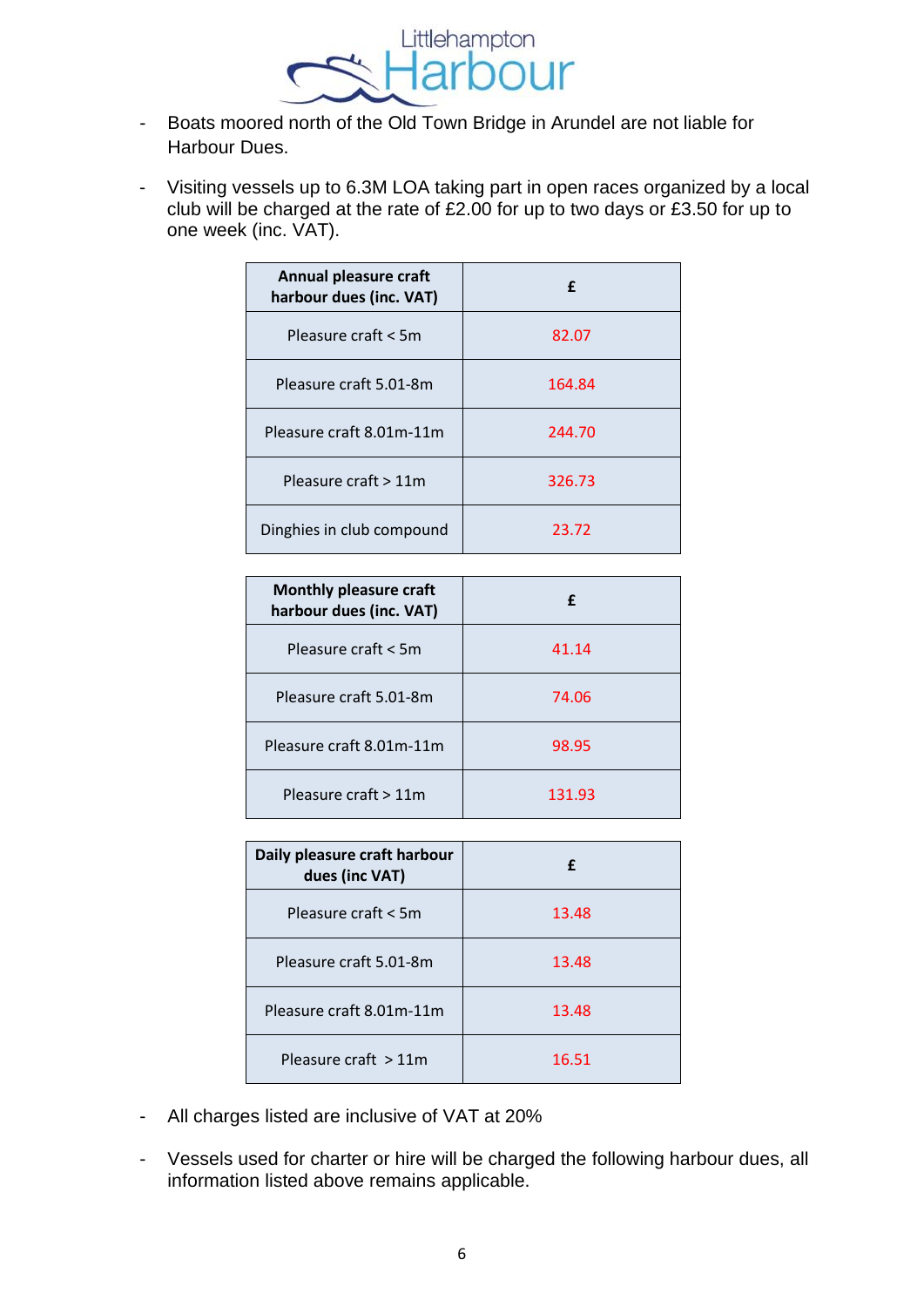

| <b>Annual charter vessel</b><br>harbour dues (inc. VAT) | f      |
|---------------------------------------------------------|--------|
| Vessel <5m                                              | 122.38 |
| Vessels $5.01 - 8m$                                     | 245.09 |
| Vessels $8.01m - 11m$                                   | 367.23 |
| Vessels >11.m                                           | 489.41 |

| <b>Monthly charter vessel</b><br>harbour dues (inc. VAT) | f      |
|----------------------------------------------------------|--------|
| Vessel <5m                                               | 41.07  |
| Vessels $5.01 - 8m$                                      | 81.64  |
| Vessels $8.01m - 11m$                                    | 122.46 |
| Vessels >11.m                                            | 196.22 |

| Daily charter vessel harbour<br>dues (inc. VAT) | f     |
|-------------------------------------------------|-------|
| Vessel <5m                                      | 19.61 |
| Vessels $5.01 - 8m$                             | 19.61 |
| Vessels $8.01m - 11m$                           | 19.61 |
| Vessels $> 11.m$                                | 26.73 |

#### **Part 5: Visitor charges, slipway use**

- This section applies to non-commercial vessels visiting Littlehampton Harbour and to vessels launching and recovering into or out of Littlehampton Harbour.
- All charges quoted within this section are inclusive of VAT unless otherwise stated. These charges are combined charges and include Harbour Dues, mooring fees and other charges where applicable.
- No refunds or partial refunds will be given. No refund or allowance will be made for vessels changing from the daily to the annual tariff.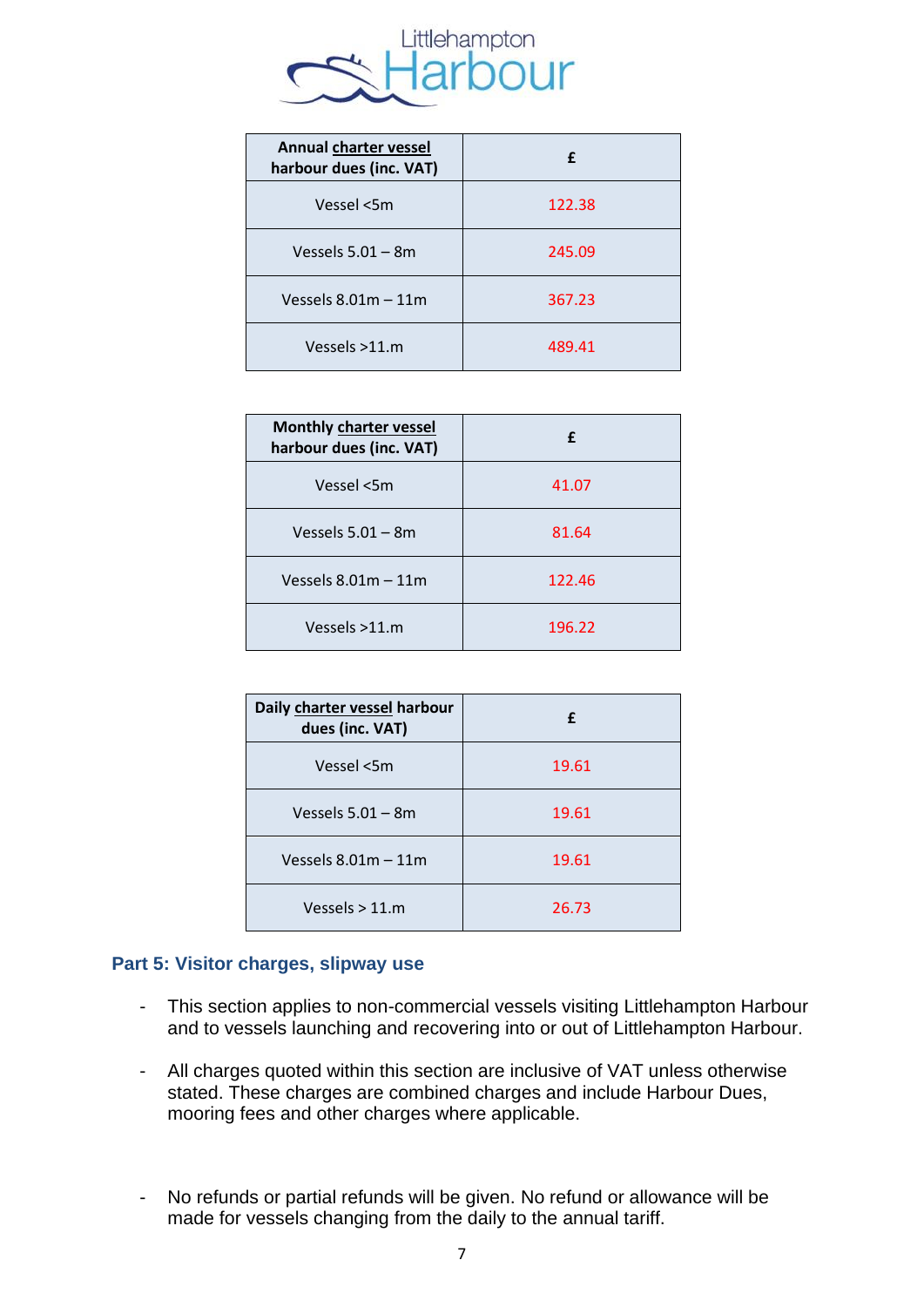

- Visitor berths are charged on a per night basis although designated short stay berth may be used with prior consent of the Harbour Master up to a maximum of four hours.
- Harbour Dues/slipway usage does not include trailer parking charges. Vehicles and trailers are not permitted to park on the Harbour premises without prior consent of the Harbour Master. Nearest car and trailer parking facility for the Fisherman's Quay slipway can be found on Surrey Street behind the Littlehampton Lifeboat station.
- Vessels launching from slipways in other facilities around Littlehampton Harbour must ensure they hold a valid daily or annual Harbour Due plaque.
- Visitor mooring fees include a 10% riverbed rent payable by LHB to the Angmering Park Estate Trust.

| Daily visitor mooring (inc.<br>VAT, electricity, water, 10%<br>riverbed rent to Angmering<br>Park Estate) and daily<br>harbour dues | f                         |
|-------------------------------------------------------------------------------------------------------------------------------------|---------------------------|
| Vessels <8m                                                                                                                         | 31.42                     |
| Vessels $8.01m - 11m$                                                                                                               | 34.89                     |
| Vessels 11.01 - 13m                                                                                                                 | 41.81                     |
| Vessels $13m >$                                                                                                                     | 48.86                     |
| Short stay berthing $<$ 4 hours                                                                                                     | Harbour Dues + 1.97/hr    |
| Use of slipway                                                                                                                      | <b>Daily Harbour Dues</b> |

| Daily visitor mooring (inc.<br>VAT, electricity, water, 10%<br>riverbed rent to Angmering<br><b>Park Estate) excluding</b><br><b>Harbour Dues</b> | £     |
|---------------------------------------------------------------------------------------------------------------------------------------------------|-------|
| Vessels <8m                                                                                                                                       | 17.92 |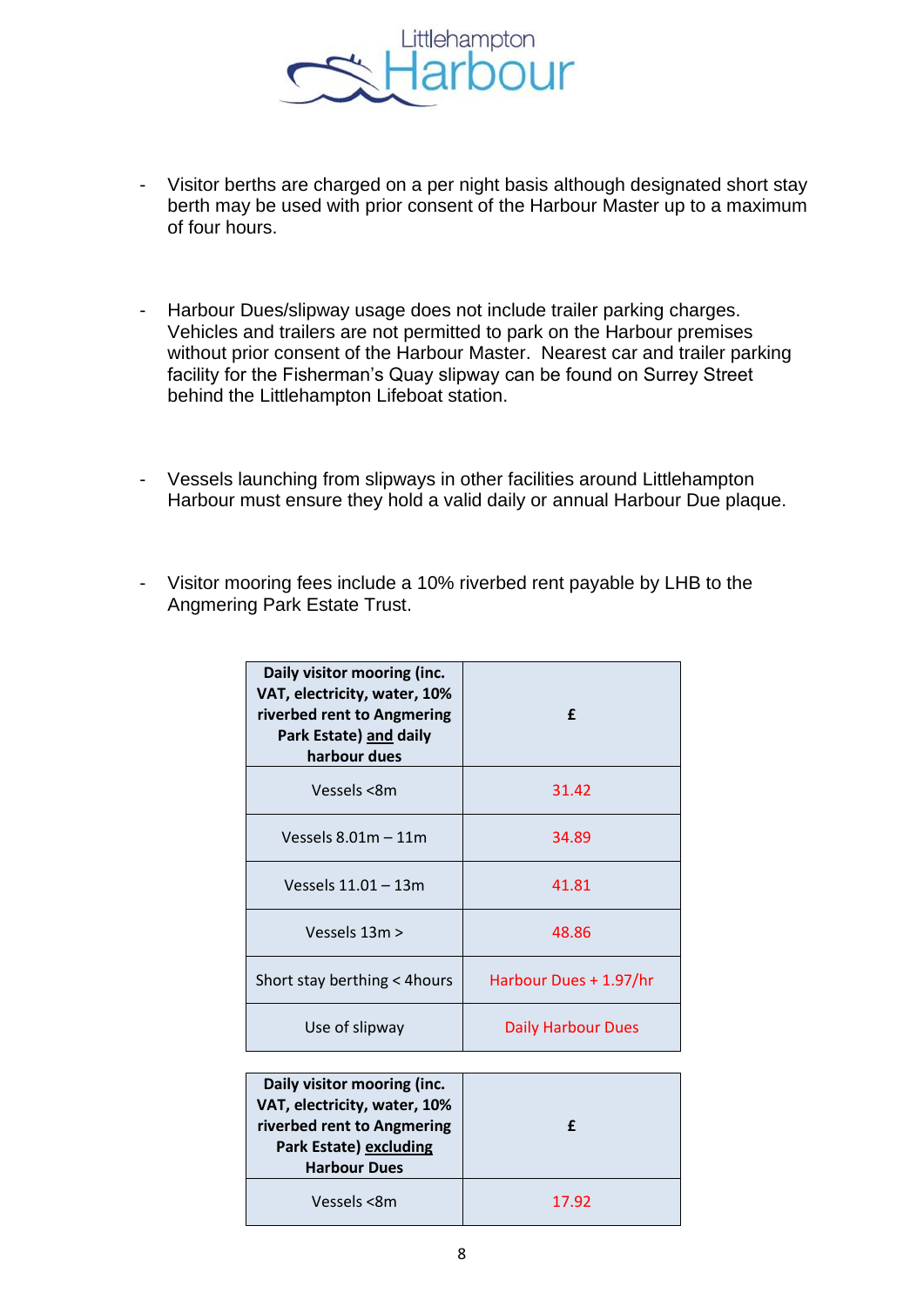

| Vessels $8.01m - 11m$         | 21.40   |
|-------------------------------|---------|
| Vessels 11.01 - 13m           | 25.31   |
| Vessels 13m >                 | 32.35   |
| Short stay berthing > 4 hours | 1.97/hr |

## **Part 6: Personal water craft (PWC) and flyboards**

- All PWC must be registered with the Littlehampton Harbour Board
- PWC are only permitted to use the harbour with the consent of the Harbour Master or authorised officers of the board.
- The Board's PWC policy states that craft launching in the Harbour must pay the appropriate Fees. PWC users must obtain a PWC User Permit before use of Slipways or transit upriver North of A259 roadbridge/Littlehampton Marina. For full details see the Littlehampton PWC Management policy.
- E-foils, Flyboards and/or Hoverboards are permitted in the harbour on application to the Harbour Master.

| PWC (incl. Jetski) Fees (inc. VAT)                                                                                    | f                                           |
|-----------------------------------------------------------------------------------------------------------------------|---------------------------------------------|
| Daily PWC Fee (also covering PWCs arriving from<br>sea without PWC User Permit)                                       | 13.48                                       |
| Annual PWC Fee (PWC User Permit holders only)                                                                         | 82.07                                       |
| Issue of PWC User Permit for use of Slipways and<br>transit upriver North of A259 roadbridge/<br>Littlehampton Marina | Included<br>within Annual<br><b>PWC Fee</b> |

## **Part 7: Annual berthing and storage**

- The allocation of moorings and facilities is entirely at the discretion of the Harbour Master.
- All Littlehampton Harbour Board berth holders by making payment accept the terms on and conditions of the licence agreement for the current year.
- Permanent moorings and berthing facilities are allocated on an annual basis, 1<sup>st</sup> April to 31st March the following.
- No refund of mooring fees will be given.
- The hirer must obtain insurance against third party claims for at least the minimum sum recommended by leading marine insurers.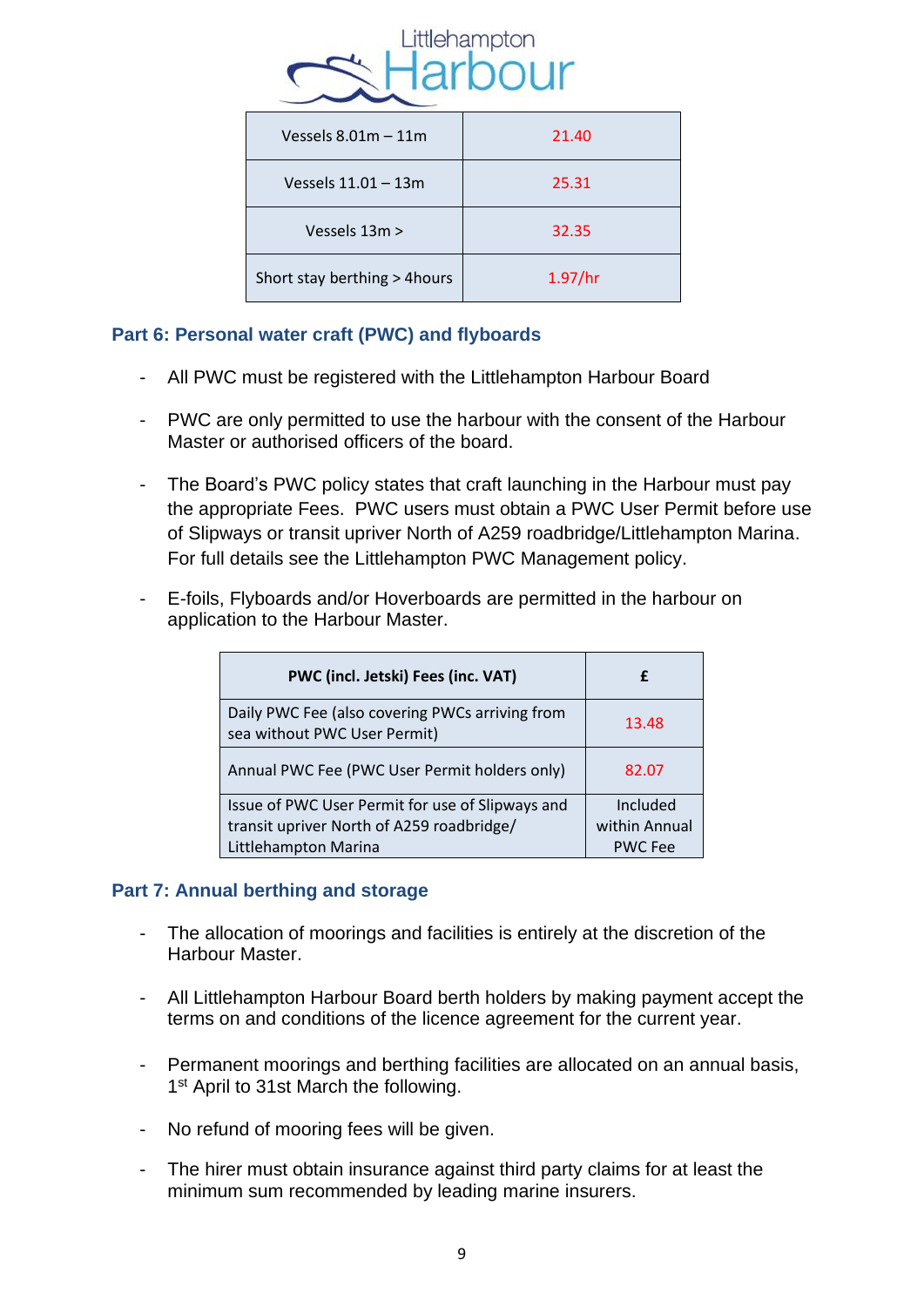

- Owners must ensure that the vessel is provided with a sufficient number of fenders and warps adequate for the size of vessel, so as to prevent damage to other vessels, quays or other property.
- Owners will be allocated a space with a minimum of 0.75m space fore and aft of the vessel. This should always be maintained and never reduced.
- For tidal moorings, it is the responsibility of the licensee to ensure that the mooring and all mooring aids are maintained at all times and in a fit and safe condition for its purpose.
- Mooring fees include a 10% riverbed rent payable by LHB to the Angmering Park Estate Trust

| Annual mooring charges per<br>metre (inc. VAT, water and<br>10% riverbed rent payable<br>to Angmering Park Estate<br>Trust (riverbed owner) | £      |
|---------------------------------------------------------------------------------------------------------------------------------------------|--------|
| Pier Road                                                                                                                                   | 371.25 |
| Pier Road/Town Quay -<br>seasonal and pro-rata rate                                                                                         | 408.39 |
| Town Quay - Higher                                                                                                                          | 413.28 |
| Town Quay - Lower                                                                                                                           | 351.75 |
| Dukes Wharf - Inner                                                                                                                         | 351.75 |
| Dukes Wharf - Outer                                                                                                                         | 413.28 |
| Workshop Wharf                                                                                                                              | 351.75 |
| Bridge Hard < 2 hours afloat                                                                                                                | 85.30  |
| Bridge Hard 2 > hours afloat                                                                                                                | 127.93 |
| Winter berthing on Town<br>Quay ( $1st Oct - 31st March$ )<br>per meter per week, min 5m<br>LOA, 2 weeks duration                           | 6.81   |

- All prices listed are inclusive of VAT at 20%
- All prices exclude the appropriate harbour dues required for individual craft.
- Charges listed within this document for annual mooring fees are for the Littlehampton Harbour Board pontoons and berths only.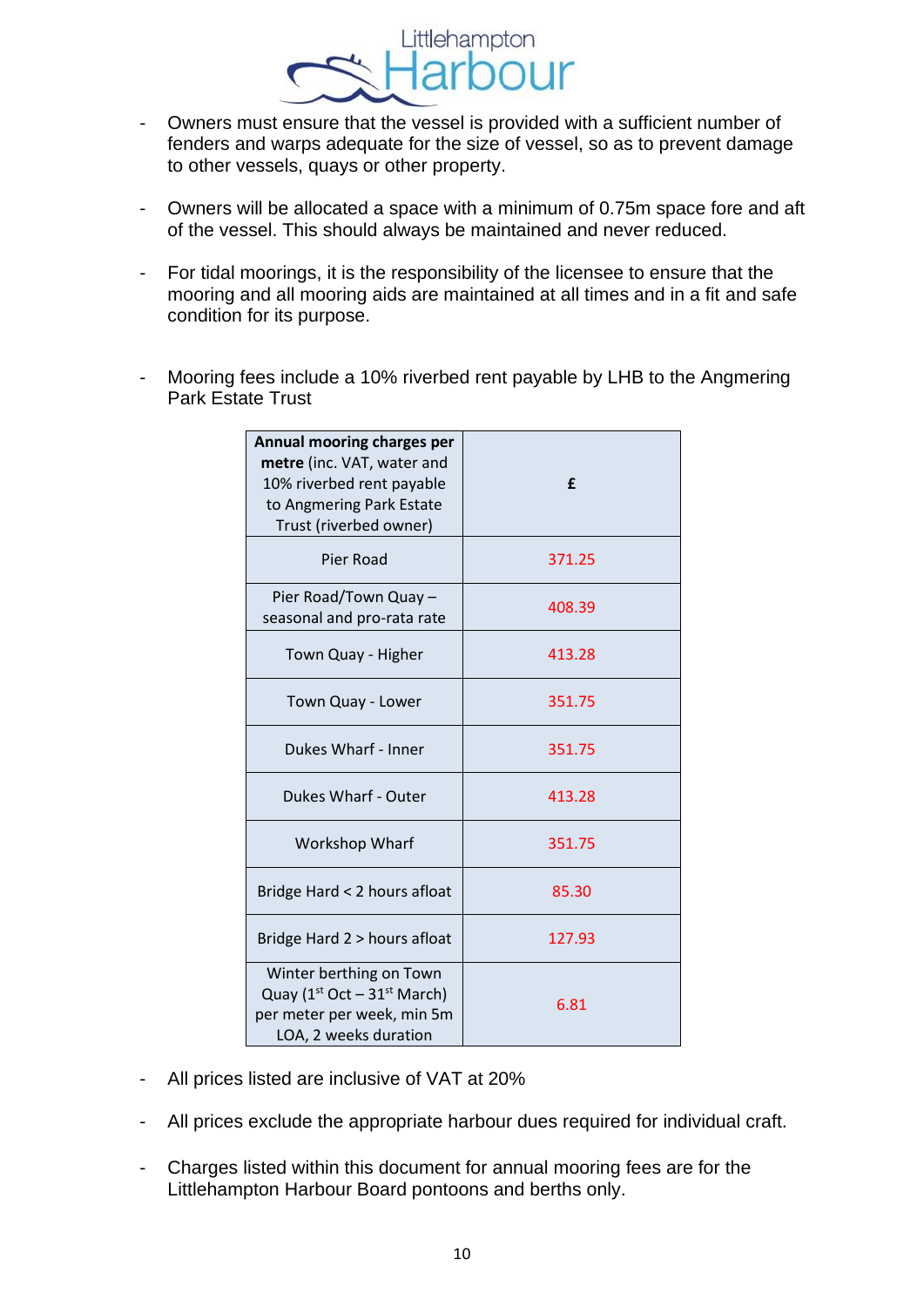

- Vessels using the Board's premises for boat storage do so at their own risk and subject to the terms for storage available from the Harbour Master.
- The storage of trailers in the board's compound is at the discretion of the harbour master.
- No charge levied for storage on Littlehampton Harbour Board property for LHB berth holders for up to 14 days.

| <b>Compound storage (inc. VAT)</b>              | f      |
|-------------------------------------------------|--------|
| Hard standing per metre per<br>week (min 5m)    | 3.95   |
| Hard standing LHB berth-<br>holder (2 week FOC) | 1.94   |
| Tender storage: annual                          | 92.97  |
| Tender storage: daily                           | 7.76   |
| Trailer storage: annual                         | 154.96 |
| Car and trailer: daily                          | 9.25   |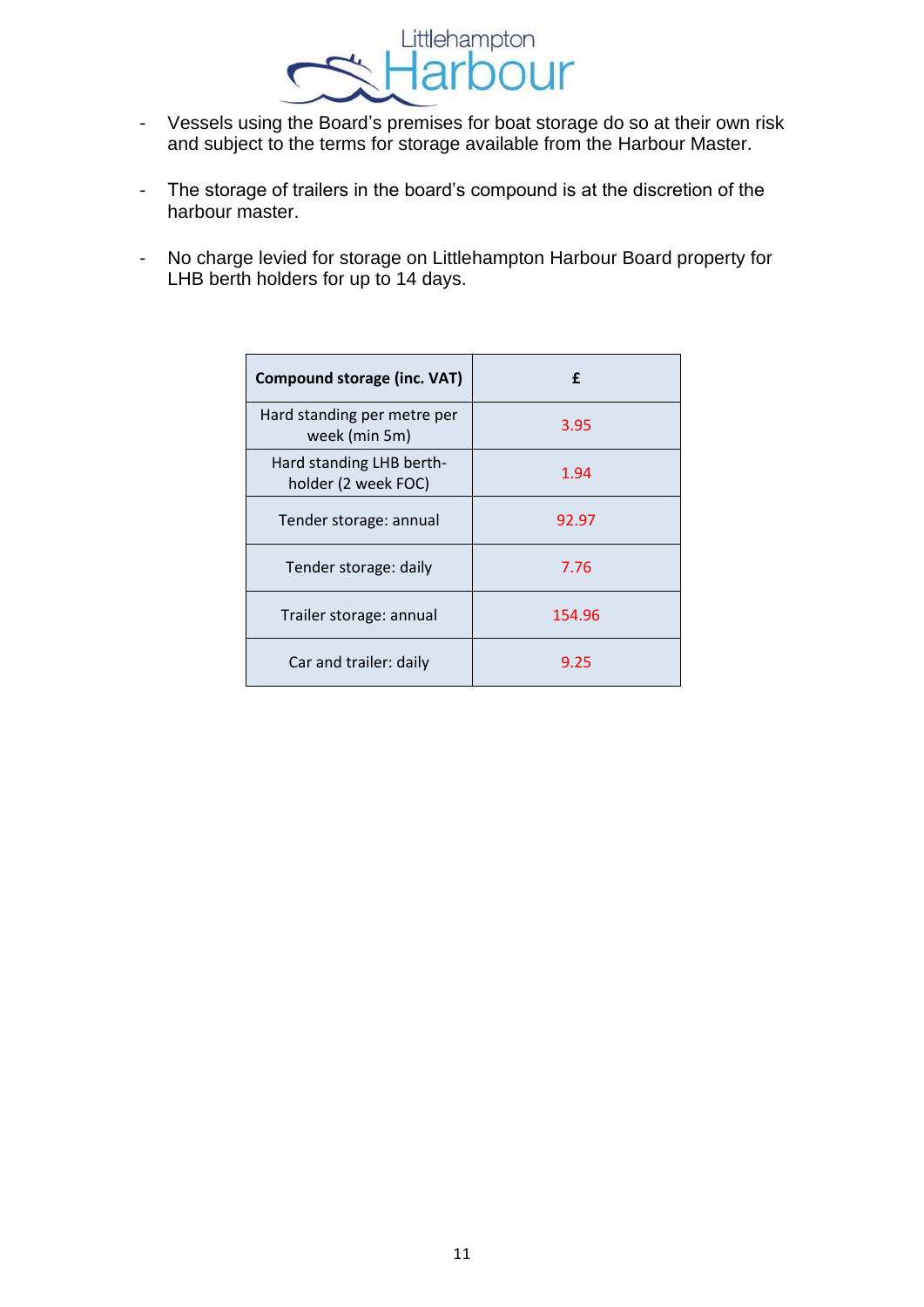#### **Part 8: Services and miscellaneous charges**

- There is no charge for water taken by small vessels.
- There are vessel length, breadth and weight restrictions for services carried out by the Littlehampton Harbour Board. Customers must ensure their vessel is fit for the work to be carried out. Works are carried out at the discretion of the Harbour Master.
- Use of a mobile crane / commercial crane on harbour property / estate is at the discretion of the Harbour Master. A charge may be made for permitting this equipment to be used on the premises.
- Enhanced rates will be charged, out of ordinary working hours, where overtime is required to be worked. If staff called out, a minimum of 2 hours overtime will be charged per person.
- Littlehampton Harbour Board personnel and equipment (subject to availability) are charged out at the following rates, all including VAT. Use of these facilities is at the Harbour Master's discretion.
- Towing services are provided at the discretion of the Harbour Master
- Commercial filming or photographic shoot permits are permitted in the Harbour limits at the discretion of the Harbour Master.
- The Littlehampton Harbour Board office is available for hire at the discretion of the Harbour Master.
- Consultancy/Administration. Charges may be made for administration and/or consultancy undertaken for a third party at the hourly rates published in this schedule.

| Labour and Equipment (inc. VAT)                                     | £      |
|---------------------------------------------------------------------|--------|
| Boat for hire inc. crew per hour (min<br>15 mins)                   | 161.11 |
| Works vehicle for hire inc. driver (min<br>15 mins)                 | 123.96 |
| 2x Workshop staff per hour                                          | 57.09  |
| Clean and anti-foul vessel                                          | POA    |
| Crane hire, charges depend on<br>number of vessels lifted           | POA    |
| Consultancy/Administration (per hour<br>carried out by HM or Clerk) | 88.14  |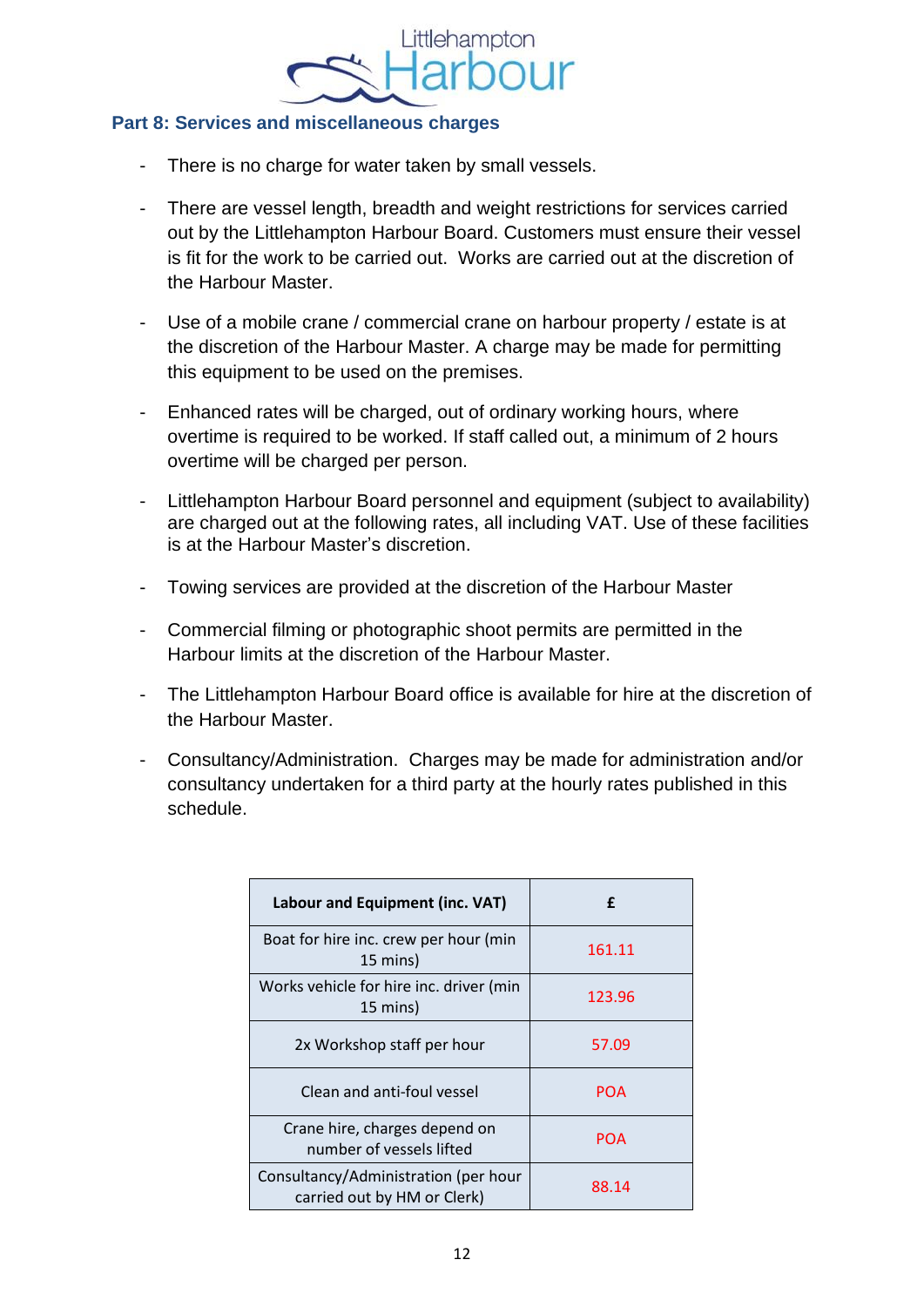

| Consultancy/Administration<br>(per hour carried out by Finance and<br>Accounts Officer or DHM)                             | 70.55 |
|----------------------------------------------------------------------------------------------------------------------------|-------|
| Debt recovery administration<br>(per hour)                                                                                 | 70.55 |
| Debt recovery correspondence (per<br>letter, email or notice affixed to<br>vessel)                                         | 25.00 |
| Use of Scrubbing Dock facilities<br>booked through Harbour Office for<br>vessels with annual Harbour Dues<br>(per tide)    | 2.74  |
| Use of Scrubbing Dock facilities<br>booked through Harbour Office for<br>vessels without annual Harbour Dues<br>(per tide) | 13.74 |
| Un-booked and overstaying use of<br><b>Scrubbing Dock</b>                                                                  | 25.00 |

| <b>Misc. Harbour and Passenger Dues</b><br>(ex. VAT)    | f           |
|---------------------------------------------------------|-------------|
| Tug per entry                                           | 132.21      |
| Tug per week after the 1st calendar<br>month in harbour | 26.69       |
| River or fuelling barge                                 | 291.84      |
| Speed boat plying for hire per annum                    | 794.83      |
| Speed boat plying for hire 6 months                     | 556.98      |
| Filming in harbour limits                               | from 450.00 |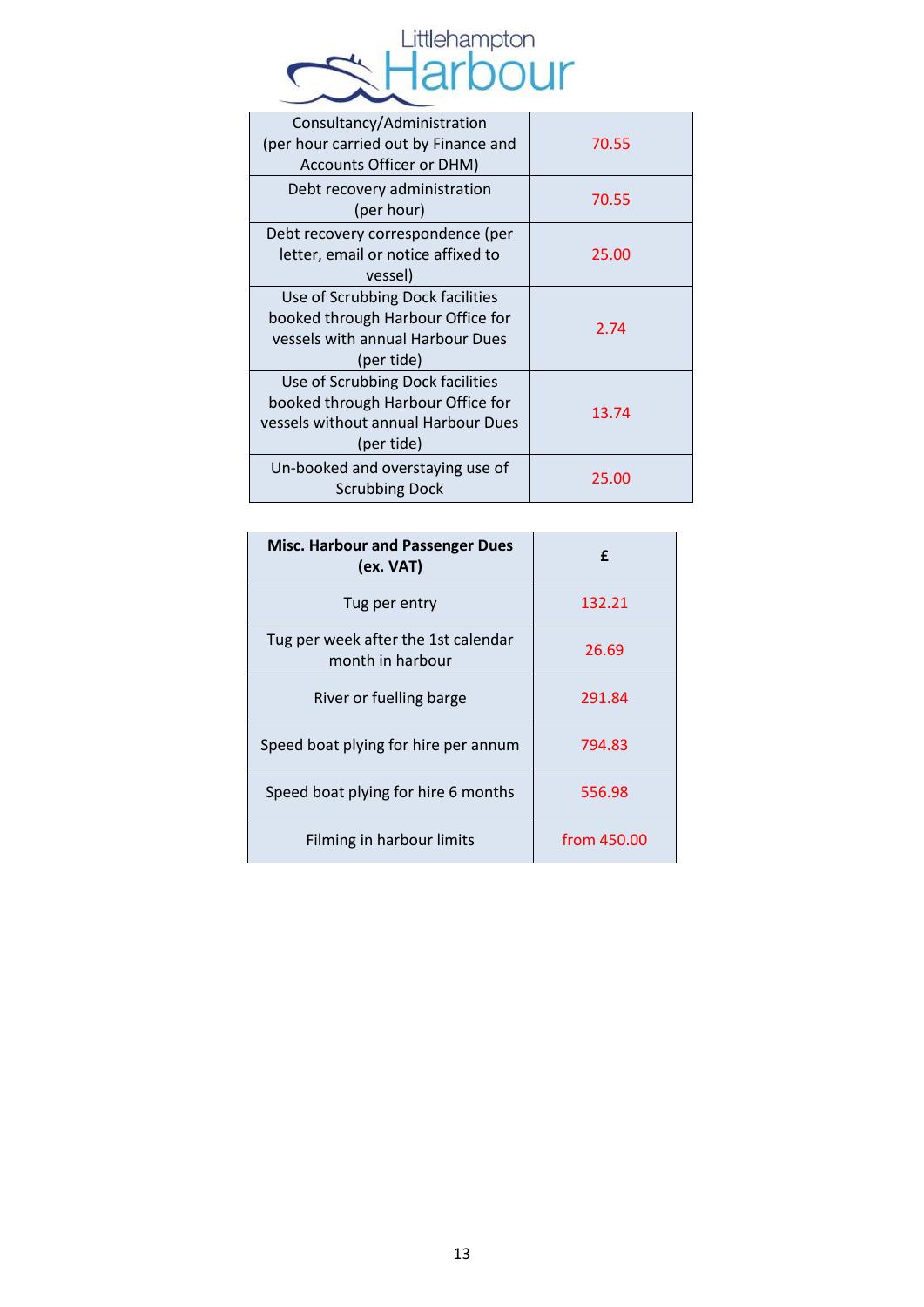

#### **Part 9: Commercial Vessels**

- This section applies only to commercial vessels; prices are exclusive of the current VAT rate.
- Commercial vessels remaining in the Harbour for longer than seven days on any one visit will be charged at the 'per visit rate' for every week or part thereof exceeding the first seven days in the Harbour.
- Commercial vessels laid up and not working within the Harbour will be charged the per visit GRT rate and a compulsory pilotage fee. Arrangements to lay up in Littlehampton Harbour must be agreed by the Harbour Master in advance.
- Commercial vessels entering the Harbour due to stress of weather, not remaining more than 48 hours and neither loading nor unloading, no dues are payable, however pilotage is a compulsory charge.

| Harbour dues (ex VAT)     | Pence |
|---------------------------|-------|
| per gross ton - per visit | 55.59 |

- Cargo (Goods) dues. Cargo dues are levied as follows (VAT exempt for vessels over 15 GRT)
- Cargo dues apply to both import and export cargoes
- Charges for cargo other than shown below on application to the Harbour Master.

| Cargo dues (ex VAT)                                 | Pence            |
|-----------------------------------------------------|------------------|
| Marine aggregates (ballast)                         | 39.94            |
| Stone                                               | 45.63            |
| Marble, lime peatmoss, salt,<br>wheat, oats, barley | 71.30            |
| Animal feed, potatoes                               | 71.30            |
| Timber                                              | 102.67           |
| Iron & steel                                        | 91.01            |
| Cargo other than listed                             | discretion of HM |